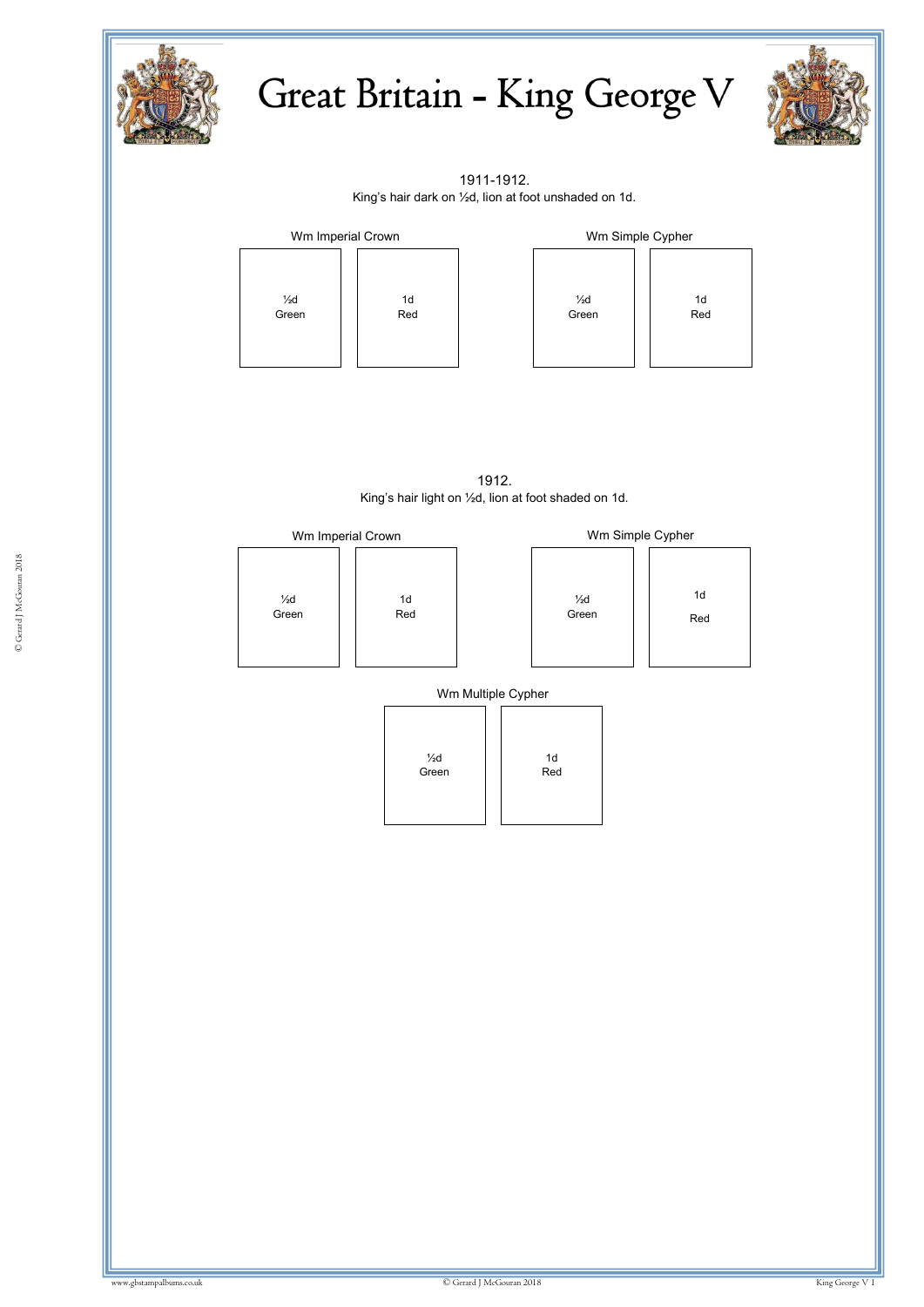





1913-1919. Background around portrait has horizontal lines.

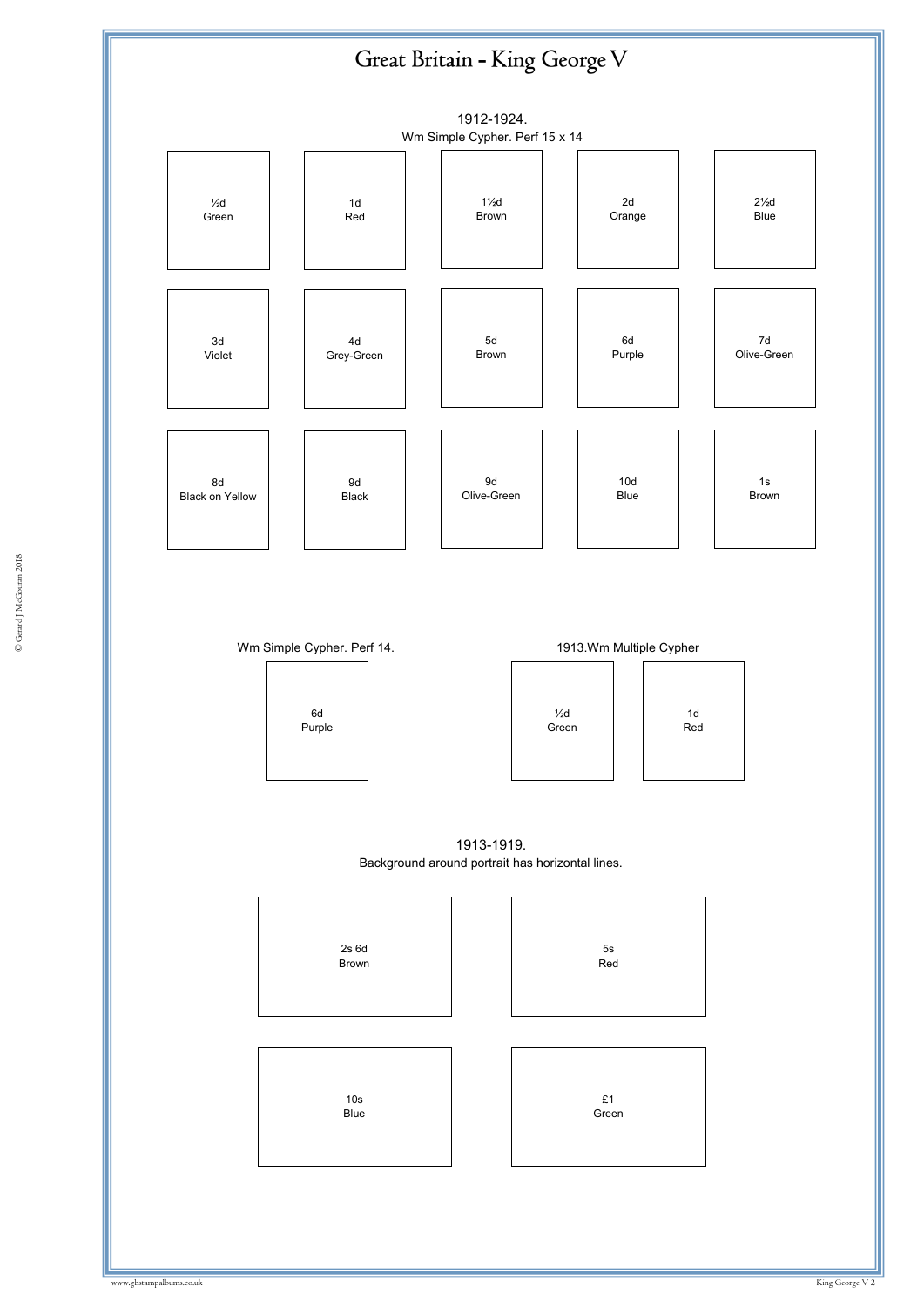